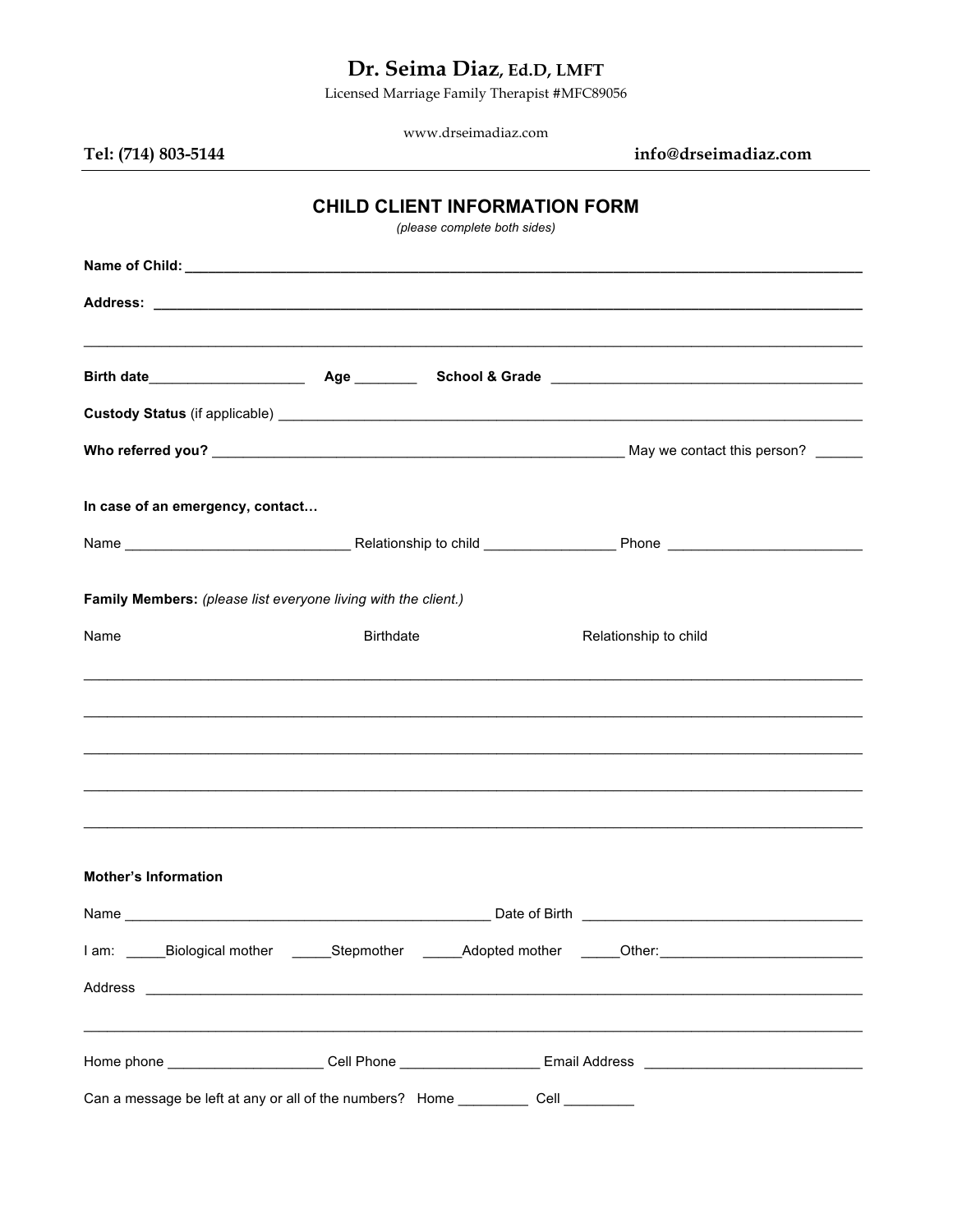|                             |                                                                 | Marital Status: ___Married ____Remarried ____Single Parent ___Widow ____Divorced ____Separated                                                                                                                                                                                                                        |  |                                                                                                                |
|-----------------------------|-----------------------------------------------------------------|-----------------------------------------------------------------------------------------------------------------------------------------------------------------------------------------------------------------------------------------------------------------------------------------------------------------------|--|----------------------------------------------------------------------------------------------------------------|
|                             |                                                                 |                                                                                                                                                                                                                                                                                                                       |  |                                                                                                                |
| <b>Father's Information</b> |                                                                 |                                                                                                                                                                                                                                                                                                                       |  |                                                                                                                |
|                             |                                                                 |                                                                                                                                                                                                                                                                                                                       |  |                                                                                                                |
|                             |                                                                 |                                                                                                                                                                                                                                                                                                                       |  | l am: _____Biological father  ______Stepfather  ______Adopted father  _____Other:_____________________________ |
|                             |                                                                 | Address <b>contract to the contract of the contract of the contract of the contract of the contract of the contract of the contract of the contract of the contract of the contract of the contract of the contract of the contr</b>                                                                                  |  |                                                                                                                |
|                             |                                                                 |                                                                                                                                                                                                                                                                                                                       |  |                                                                                                                |
|                             |                                                                 |                                                                                                                                                                                                                                                                                                                       |  | Home phone ________________________Cell Phone _________________________Email Address _________________________ |
|                             |                                                                 | Can a message be left at any or all of the numbers? Home ______________Cell ___________                                                                                                                                                                                                                               |  |                                                                                                                |
|                             |                                                                 | Marital Status: ___Married ____Remarried ____Single Parent ____Widower ____Divorced ____Separated                                                                                                                                                                                                                     |  |                                                                                                                |
|                             |                                                                 |                                                                                                                                                                                                                                                                                                                       |  |                                                                                                                |
| <b>Goals of Treatment:</b>  | What compelled you to seek therapy at this time for your child? | Payment Information: Please indicate how you intend to pay for treatment: Cash: Check: Credit Card:<br>Insurance: ______ Third-Party: _________. If a third-party will be paying for your treatment, please provide the following<br>information: Name of the person paying for your therapy: _______________________ |  |                                                                                                                |
|                             |                                                                 | Describe your current concerns, issues, or problems that you hope for your child to resolve:                                                                                                                                                                                                                          |  |                                                                                                                |
|                             |                                                                 |                                                                                                                                                                                                                                                                                                                       |  |                                                                                                                |
|                             |                                                                 |                                                                                                                                                                                                                                                                                                                       |  |                                                                                                                |
|                             |                                                                 |                                                                                                                                                                                                                                                                                                                       |  |                                                                                                                |
|                             | What do you hope your child will gain from therapy?             |                                                                                                                                                                                                                                                                                                                       |  |                                                                                                                |

**\_\_\_\_\_\_\_\_\_\_\_\_\_\_\_\_\_\_\_\_\_\_\_\_\_\_\_\_\_\_\_\_\_\_\_\_\_\_\_\_\_\_\_\_\_\_\_\_\_\_\_\_\_\_\_\_\_\_\_\_\_\_\_\_\_\_\_\_\_\_\_\_\_\_\_\_\_\_\_\_\_\_\_\_\_\_\_\_\_\_\_\_\_\_\_\_\_\_\_\_**

**\_\_\_\_\_\_\_\_\_\_\_\_\_\_\_\_\_\_\_\_\_\_\_\_\_\_\_\_\_\_\_\_\_\_\_\_\_\_\_\_\_\_\_\_\_\_\_\_\_\_\_\_\_\_\_\_\_\_\_\_\_\_\_\_\_\_\_\_\_\_\_\_\_\_\_\_\_\_\_\_\_\_\_\_\_\_\_\_\_\_\_\_\_\_\_\_\_\_\_\_**

**\_\_\_\_\_\_\_\_\_\_\_\_\_\_\_\_\_\_\_\_\_\_\_\_\_\_\_\_\_\_\_\_\_\_\_\_\_\_\_\_\_\_\_\_\_\_\_\_\_\_\_\_\_\_\_\_\_\_\_\_\_\_\_\_\_\_\_\_\_\_\_\_\_\_\_\_\_\_\_\_\_\_\_\_\_\_\_\_\_\_\_\_\_\_\_\_\_\_\_\_**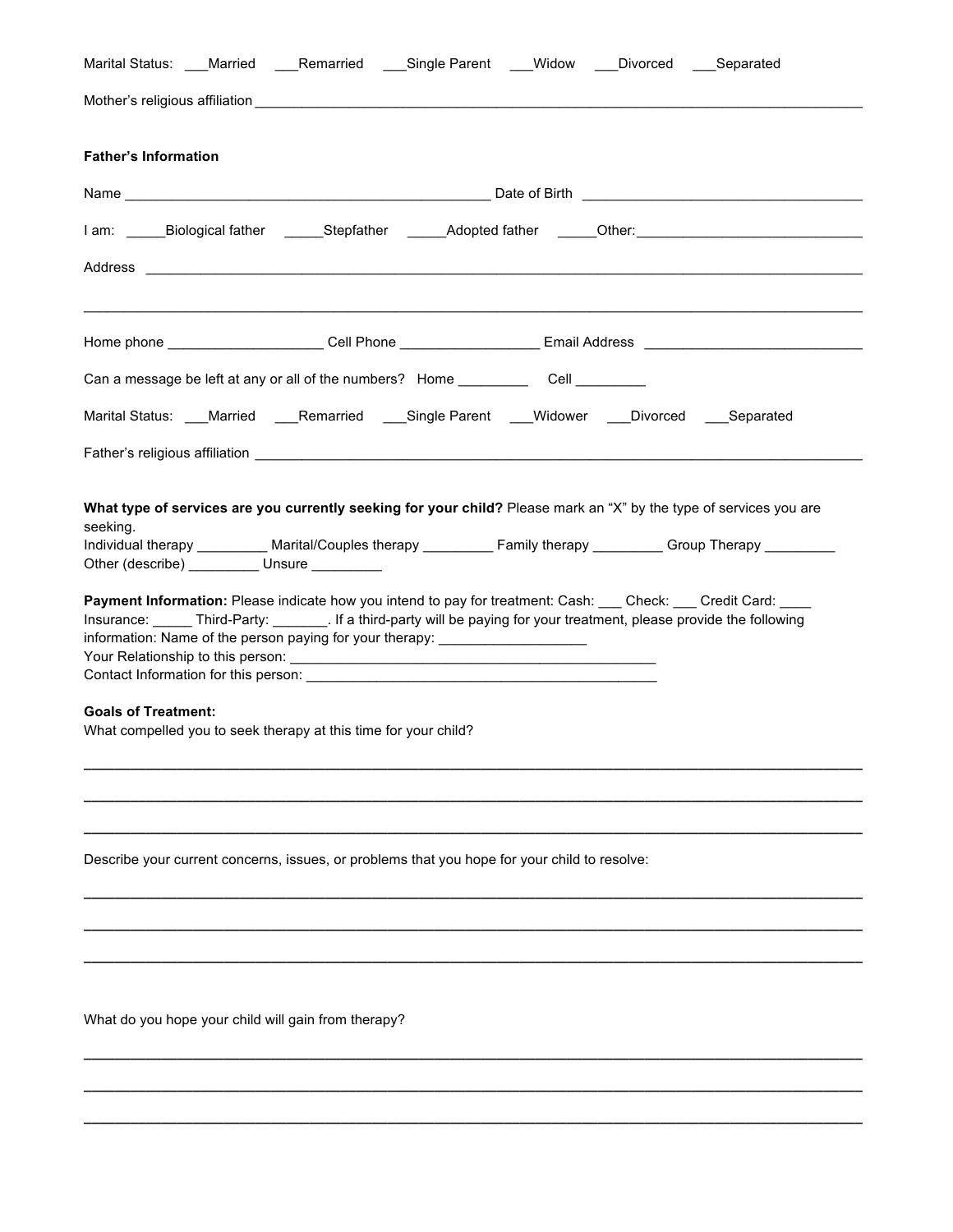#### **Symptoms & Concerns:**

Please check any that apply to your child and circle those that are the most significant.

| Adjustments (changing schools, pet died,       | Health concerns (physical symptoms)        | Anxiety/worry        |
|------------------------------------------------|--------------------------------------------|----------------------|
| parents divorce or marriage, new sibling etc.) | Sleeping difficulties                      | Sadness/Depression   |
| Learning difficulties                          | Nightmares                                 | Obsessive/Compulsive |
| ADHD symptoms                                  | Eating Problem                             | Mood changes         |
| School problems                                | Physical disability                        | Defiance             |
| Peer/social problems                           | Chronic illness                            | Lying                |
| Parent-child relationship problem              | <b>Terminal illness</b>                    | Anger/irritability   |
| Non-family relationship problem                | Trauma                                     | Addiction            |
| Abuse or assault victim                        | Bed wetting                                | Suicidal thinking    |
| Difficulty separating/dependent                | Encopresis/enuresis (elimination problems) | Aggression/violence  |

Please describe any of the above in more detail or any other concerns you have regarding your child

If your child has ever seen a mental health professional (psychiatrist, psychologist, or counselor), please list when, who, and why they were seen. **\_\_\_\_\_\_\_\_\_\_\_\_\_\_\_\_\_\_\_\_\_\_\_\_\_\_\_\_\_\_\_\_\_\_\_\_\_\_\_\_\_\_\_\_\_\_\_\_\_\_\_\_\_\_\_\_\_\_\_\_\_\_\_\_\_\_\_\_\_\_\_\_\_\_\_\_\_\_\_\_\_\_\_\_\_\_\_\_\_\_\_\_\_\_\_\_\_\_\_\_**

**\_\_\_\_\_\_\_\_\_\_\_\_\_\_\_\_\_\_\_\_\_\_\_\_\_\_\_\_\_\_\_\_\_\_\_\_\_\_\_\_\_\_\_\_\_\_\_\_\_\_\_\_\_\_\_\_\_\_\_\_\_\_\_\_\_\_\_\_\_\_\_\_\_\_\_\_\_\_\_\_\_\_\_\_\_\_\_\_\_\_\_\_\_\_\_\_\_\_\_\_ \_\_\_\_\_\_\_\_\_\_\_\_\_\_\_\_\_\_\_\_\_\_\_\_\_\_\_\_\_\_\_\_\_\_\_\_\_\_\_\_\_\_\_\_\_\_\_\_\_\_\_\_\_\_\_\_\_\_\_\_\_\_\_\_\_\_\_\_\_\_\_\_\_\_\_\_\_\_\_\_\_\_\_\_\_\_\_\_\_\_\_\_\_\_\_\_\_\_\_\_**

 $\_$  , and the state of the state of the state of the state of the state of the state of the state of the state of the state of the state of the state of the state of the state of the state of the state of the state of the

**\_\_\_\_\_\_\_\_\_\_\_\_\_\_\_\_\_\_\_\_\_\_\_\_\_\_\_\_\_\_\_\_\_\_\_\_\_\_\_\_\_\_\_\_\_\_\_\_\_\_\_\_\_\_\_\_\_\_\_\_\_\_\_\_\_\_\_\_\_\_\_\_\_\_\_\_\_\_\_\_\_\_\_\_\_\_\_\_\_\_\_\_\_\_\_\_\_\_\_\_ \_\_\_\_\_\_\_\_\_\_\_\_\_\_\_\_\_\_\_\_\_\_\_\_\_\_\_\_\_\_\_\_\_\_\_\_\_\_\_\_\_\_\_\_\_\_\_\_\_\_\_\_\_\_\_\_\_\_\_\_\_\_\_\_\_\_\_\_\_\_\_\_\_\_\_\_\_\_\_\_\_\_\_\_\_\_\_\_\_\_\_\_\_\_\_\_\_\_\_\_ \_\_\_\_\_\_\_\_\_\_\_\_\_\_\_\_\_\_\_\_\_\_\_\_\_\_\_\_\_\_\_\_\_\_\_\_\_\_\_\_\_\_\_\_\_\_\_\_\_\_\_\_\_\_\_\_\_\_\_\_\_\_\_\_\_\_\_\_\_\_\_\_\_\_\_\_\_\_\_\_\_\_\_\_\_\_\_\_\_\_\_\_\_\_\_\_\_\_\_\_**

Is your child currently taking any medications? If yes, please list and explain\_\_\_\_\_\_\_\_\_\_\_\_\_\_\_\_\_\_\_\_\_\_\_\_\_\_\_\_\_\_\_

Primary Care Physician Name, phone number: \_\_\_\_\_\_\_\_\_\_\_\_\_\_\_\_\_\_\_\_\_\_\_\_\_\_\_\_\_\_\_\_\_\_\_\_\_\_\_\_\_\_\_\_\_\_\_\_\_\_\_\_\_\_\_\_\_\_\_\_\_\_

**Spiritual/Cultural History:**

Does your child identify with a particular religion, culture, or spiritual practice? If so, please describe:

Do any of the above religious, cultural, or spiritual issues contribute to your child's current concerns, problems, or issues? If

**\_\_\_\_\_\_\_\_\_\_\_\_\_\_\_\_\_\_\_\_\_\_\_\_\_\_\_\_\_\_\_\_\_\_\_\_\_\_\_\_\_\_\_\_\_\_\_\_\_\_\_\_\_\_\_\_\_\_\_\_\_\_\_\_\_\_\_\_\_\_\_\_\_\_\_\_\_\_\_\_\_\_\_\_\_\_\_\_\_\_\_\_\_\_\_\_\_\_\_\_**

**\_\_\_\_\_\_\_\_\_\_\_\_\_\_\_\_\_\_\_\_\_\_\_\_\_\_\_\_\_\_\_\_\_\_\_\_\_\_\_\_\_\_\_\_\_\_\_\_\_\_\_\_\_\_\_\_\_\_\_\_\_\_\_\_\_\_\_\_\_\_\_\_\_\_\_\_\_\_\_\_\_\_\_\_\_\_\_\_\_\_\_\_\_\_\_\_\_\_\_\_**

**\_\_\_\_\_\_\_\_\_\_\_\_\_\_\_\_\_\_\_\_\_\_\_\_\_\_\_\_\_\_\_\_\_\_\_\_\_\_\_\_\_\_\_\_\_\_\_\_\_\_\_\_\_\_\_\_\_\_\_\_\_\_\_\_\_\_\_\_\_\_\_\_\_\_\_\_\_\_\_\_\_\_\_\_\_\_\_\_\_\_\_\_\_\_\_\_\_\_\_\_**

**\_\_\_\_\_\_\_\_\_\_\_\_\_\_\_\_\_\_\_\_\_\_\_\_\_\_\_\_\_\_\_\_\_\_\_\_\_\_\_\_\_\_\_\_\_\_\_\_\_\_\_\_\_\_\_\_\_\_\_\_\_\_\_\_\_\_\_\_\_\_\_\_\_\_\_\_\_\_\_\_\_\_\_\_\_\_\_\_\_\_\_\_\_\_\_\_\_\_\_\_**

**\_\_\_\_\_\_\_\_\_\_\_\_\_\_\_\_\_\_\_\_\_\_\_\_\_\_\_\_\_\_\_\_\_\_\_\_\_\_\_\_\_\_\_\_\_\_\_\_\_\_\_\_\_\_\_\_\_\_\_\_\_\_\_\_\_\_\_\_\_\_\_\_\_\_\_\_\_\_\_\_\_\_\_\_\_\_\_\_\_\_\_\_\_\_\_\_\_\_\_\_**

**\_\_\_\_\_\_\_\_\_\_\_\_\_\_\_\_\_\_\_\_\_\_\_\_\_\_\_\_\_\_\_\_\_\_\_\_\_\_\_\_\_\_\_\_\_\_\_\_\_\_\_\_\_\_\_\_\_\_\_\_\_\_\_\_\_\_\_\_\_\_\_\_\_\_\_\_\_\_\_\_\_\_\_\_\_\_\_\_\_\_\_\_\_\_\_\_\_\_\_\_**

so, please describe: